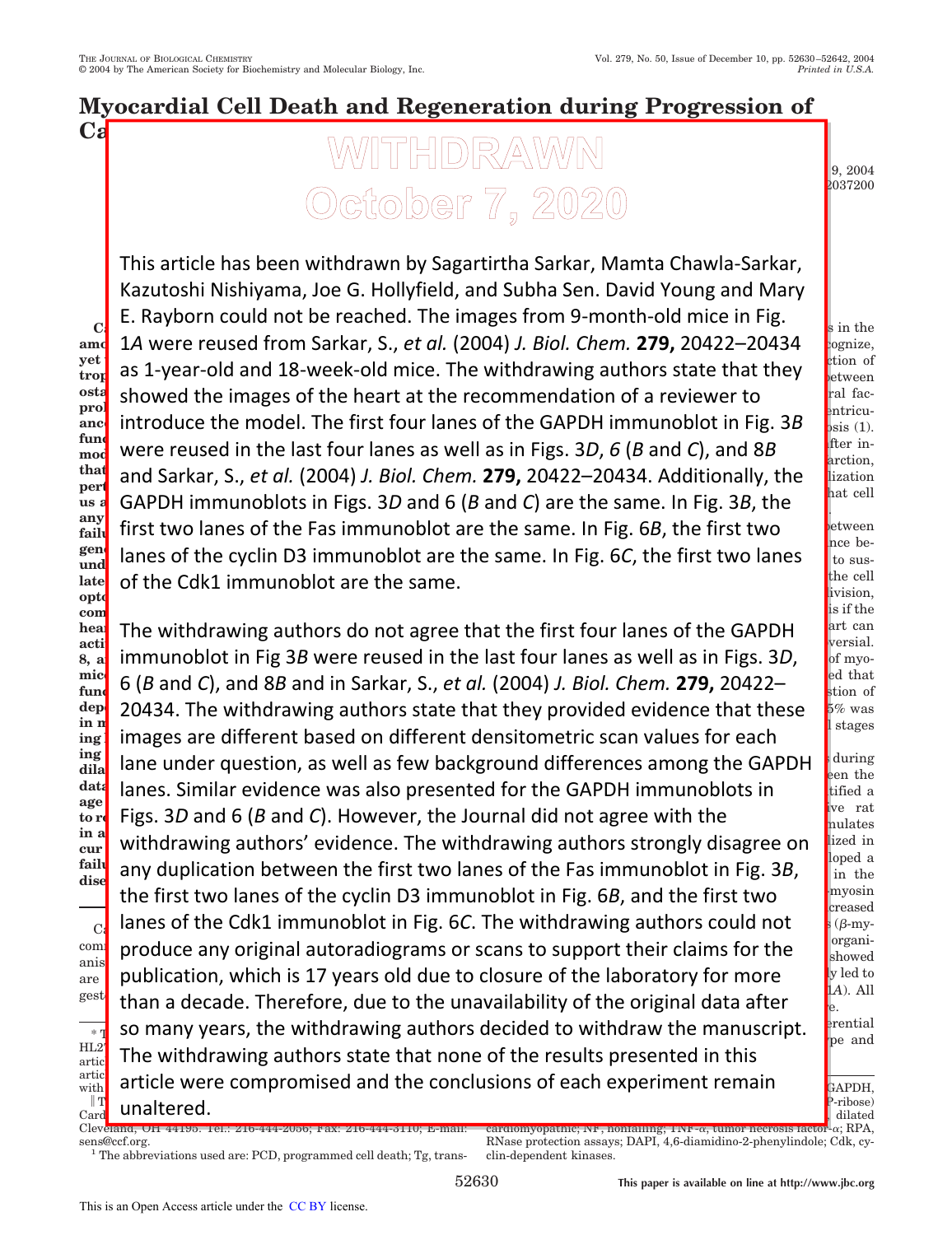|                                                                        | TABLE I |  |  |  |
|------------------------------------------------------------------------|---------|--|--|--|
| Clinical characteristics of the human heart samples used in this study |         |  |  |  |

|            | Code | Diagnosis    | Age | <b>Sex</b> |  |
|------------|------|--------------|-----|------------|--|
| Nonfailing | A1   | $MVA^a$      | 52  | Male       |  |
|            | A2   | <b>MVA</b>   | 51  | Female     |  |
|            | A3   | MVA          | 53  | Female     |  |
|            | A9   | <b>MVA</b>   | 46  | Female     |  |
|            | A10  | <b>MVA</b>   | 52  | Male       |  |
| Failing    | A4   | DCM          | 52  | Male       |  |
|            | A5   | DCM          | 57  | Female     |  |
|            | Α7   | DCM          | 58  | Male       |  |
|            | A12  | DCM          | 51  | Female     |  |
|            | A13  | $_{\rm DCM}$ | 47  | Female     |  |

*<sup>a</sup>* MVA, motor vehicle accident.

transgenic animals during initiation (about 4 weeks of age) and transition of hypertrophy to heart failure (around 36 weeks of age). A cluster of apoptotic genes, as well as genes involved in cellular regeneration, was found to be significantly up-regulated in 36-week-old Tg mice heart samples but not those from 4-week-old mice (9). Therefore, we chose to study the molecular changes for both cardiac cell death and regeneration during initiation of cardiac hypertrophy and during the transition from hypertrophy to heart failure, the later still being an open question. To establish the relevance of our findings in murine model, we also studied some key genes in these processes (active caspase 3 for cell death and Ki-67 for cell regeneration) in human dilated cardiomyopathic (DCM) and nonfailing (NF) hearts. Our data showed that both cell death and regeneration occur simultaneously during heart failure that is not during onset of this disease.

#### EXPERIMENTAL PROCEDUP

*Animals Used*—All mice used in this study and the "Guide for the Care" med to the "Guide for the Care" of the Care of the Care of the Care of the Study weeks and 9 months), were also all the study were the care was check Harlan Sprague-Dawley (Indianapolis formed to the "Guide for the Care For each experiment discus animals, both wild-type  $\mathcal O$  $(4$  weeks and 9 months). four founder lines that ov Our data represent both  $m$ ence was observed between studied.

*Human Samples—Human D*<br>
ined from the cardiac transplation of the Cleveland Clinic tained from the cardiac transpla Foundation. NF human hearts were obtained from 5 organ donors not suitable for transplantation but with no history of cardiac diseases and were victims of either motor vehicle accidents or gunshot wounds. Failing hearts were obtained from 6 transplant patients diagnosed with DCM. All heart samples were transported to the laboratory in cold cardioplegia and were snap frozen instantly for future use. Protocols for tissue procurement were approved by the Cleveland Clinic Foundation Institutional Review Board. The clinical characteristics of these heart samples are tabulated in Table I.

*TUNEL Assay—*DNA fragmentation was detected in left ventricular sections of 9-month-old WT and Tg mice by TUNEL staining using the APO-BRDUTM kit (BD Pharmingen, San Diego, CA). Briefly, the sections were passed through graded alcohol and labeled with bromodeoxyribonucleotide triphosphate, washed twice with phosphate-buffered saline, and labeled with bromodeoxyribonucleotide triphosphate by the terminal deoxynucleotidyl transferase enzyme for 2 h at 37 °C. After labeling, sections were washed and stained with fluorescein isothiocyanate-conjugated anti-bromodeoxyuridine monoclonal antibody for 30 min in a low-light environment. RNase was added and samples were incubated for an additional 30 min at room temperature. Slides were rinsed 3-4 times with  $1 \times$  phosphate-buffered saline before being mounted with Vectrashield (Vector Laboratories Inc., Burlingame, CA). The percentage of fluorescein isothiocyanate-positive cells was analyzed by fluorescence microscopy using an excitation wavelength in the range of 450–500 nm and detection in the range of 515–565 nm (green). Negative controls included sections incubated in the absence of substrate.

*RNase Protection Assay—*Total RNA was isolated from WT and Tg mice hearts and human heart samples using TRIzol reagent (Invitrogen). RNase protection assays (RPAs) were done using the RiboQuant system with a multiprobe template set from BD Pharmingen. For mice, the mAPO-1, mAPO-2, mAPO-3, and mCYC-1 template sets were used for T7 polymerase directed synthesis of high specific activity  $[{}^{32}P]$ UTPlabeled antisense RNA probes. The probe sets contained 13 probes including two housekeeping genes, *GAPDH* and *L32*. Probes  $(4 \times 10^5$ cpm) were hybridized with each RNA (10  $\mu$ g) sample overnight at 56 °C. RNA samples were digested with RNase A and T1, purified, and resolved on 6% denaturing polyacrylamide gels. Internal housekeeping genes were analyzed to confirm equal RNA loading. For failing and nonfailing human heart samples  $(n = 5)$ , multiprobe template sets hAPO-1c, hAPO-2c, hAPO-3, and hCYC-1 were used for RPA, following the manufacturer's protocol.

*Immunohistochemistry—*Myocardial sections were stained with antibodies against Fas, Fas-associated death domain (FADD), the cleaved active form of caspase-8, -7, and -3, or the macrophage markers CD13 and CD14 (BD Pharmingen). The sections were counterstained with propidium iodide and analyzed by fluorescent microscopy (26).

Active caspase-3 (BD Pharmingen) and Ki-67 (DAKO Corp., Carpinteria, CA) proteins were used for confocal microscopic analysis along with  $\alpha$ -actinin antibody (Sigma) on myocardial sections with nuclear counterstaining agent (DAPI) by using an SP2 confocal laser scanning microscope (Leica, Heidelberg, Germany), equipped with 40, 60, and  $100 \times$  infinity-adjusted mersion objectives and triple channel photodetectors. Both michael (MT and DCM) and human (NF and DCM) ventricular sections were used for conformal studies with active caspase-3 and Ki-67 (detected in red;  $n = 5$ ). Each data set  $\left\{\left\langle \right\rangle \right\}$  croscope was processed with software  $\left\{\left(\begin{array}{c} \end{array}\right), \begin{array}{c} \end{array}\right\}$  we operating system, and used to construct and  $\langle \rangle$  i.e.  $\langle \rangle$  i.e.  $\langle \rangle$  i.e.  $\langle \rangle$  and  $\langle \rangle$  computer-averaged assem-

bodies against cyclin B1 psphohistone H3 (Cell d on 36-week-old Tg

 $\left\langle \cdot \right\rangle$  )  $\left\langle \cdot \right\rangle$ *Western Blottings* Western Source 1 Western Source 1 Western Source 1 and 2 lysed in 1  $\times$  lysis buffer (50 10% glycerol, 1 mm EDTA, 250 mm m<sub>M</sub> phenylmethylsulfonyl fluoride, 10 l leupeptin, and 10  $\mu$ g/ml pepstatin) and  $\mu$ g of protein were fractionated by 12% SDSerred to polyvinylidene difluoride membranes. The ere subsequently incubated with monoclonal antibody to  $F$ as, tumor necrosis factor (TNF)- $\alpha$  RI and RII (Santa Cruz chnology, Inc.), polyclonal antibody to active caspase-3 (BD Pharmingen), caspase-8 (Stressgen Biotechnologies Corp., Victoria, BC, Canada), Bcl-X<sub>L</sub> (Transduction Laboratories, San Diego, CA), or polyclonal antibody to cyclin A,  $B_1$ , or  $B_2$  (Santa Cruz Biotechnologies) followed by incubation with horseradish peroxidase-conjugated secondary antibodies (Pierce). Immunoreactive bands were visualized using enhanced chemiluminescence (PerkinElmer Life Sciences). Equal protein loading was confirmed by staining the gel with Coomassie Blue and probing with GAPDH antibody (Novus Biologicals Inc., Littleton, CO).

*Caspase Activity Assay—*The activity of caspase-3, -8, and -9 was measured using a commercially available caspase assay kit (Clontech). Briefly, tissues were washed twice with cold phosphate-buffered saline and lysed on ice in  $1 \times$  lysis buffer provided by the company. Tissue lysates were centrifuged at  $10,000 \times g$  for 10 min, and the total protein concentration was estimated using a protein assay reagent (Bio-Rad). The assay was performed in triplicate in 96-well plates. For each caspase-3 assay, 20  $\mu$ g of protein extract, 200  $\mu$ l of 1× Hepes buffer, and  $5 \mu$ l of Ac-DEVD-AFC (a fluorogenic substrate) were mixed and incubated at 37 °C for 1 h. As a control, cell lysates or substrate alone were incubated in parallel. Enzymatic hydrolysis of caspase-3 was measured by AMC liberation from Ac-DEVD-AFC at 380/460 nm using a spectrofluorometer. Relative fluorescence of substrate control was subtracted as background emission. Activity of caspase-8 and -9 was measured using Ac-IETD-AFC and Ac-LEHD-AMC substrates, as described for the caspase-3 assay.

*Cyclin-dependent Kinase Activity Assay—*Six hundred micrograms of tissue lysate from Tg and WT hearts lysed in buffer (50 mM Hepes, pH 7.0, 150 mM sodium chloride, 10% glycerol, 0.1% Tween 20, protease inhibitor mixture (Calbiochem, San Diego, CA), 0.5 mM sodium pyrophosphate, 0.1 mM sodium orthovanadate, and 5 mM sodium fluoride) were immunoprecipitated with polyclonal antibody to Cdc2, Cdk2, or Cdk4 (Santa Cruz Biotechnologies) for 2 h at 4 °C. The protein A-Sepharose beads containing the immunocomplexes were incubated with 25  $\mu$ l of kinase buffer, 2  $\mu$ g of histone H1 (as substrate for Cdk2) or 0.5  $\mu$ g of retinoblastoma pRb (as Cdk4 substrate, Santa Cruz Biotechnology Inc.) and 1  $\mu$ l of 3000 Ci/mM [ $\gamma$ -<sup>32</sup>P]ATP (PerkinElmer Life Sciences) for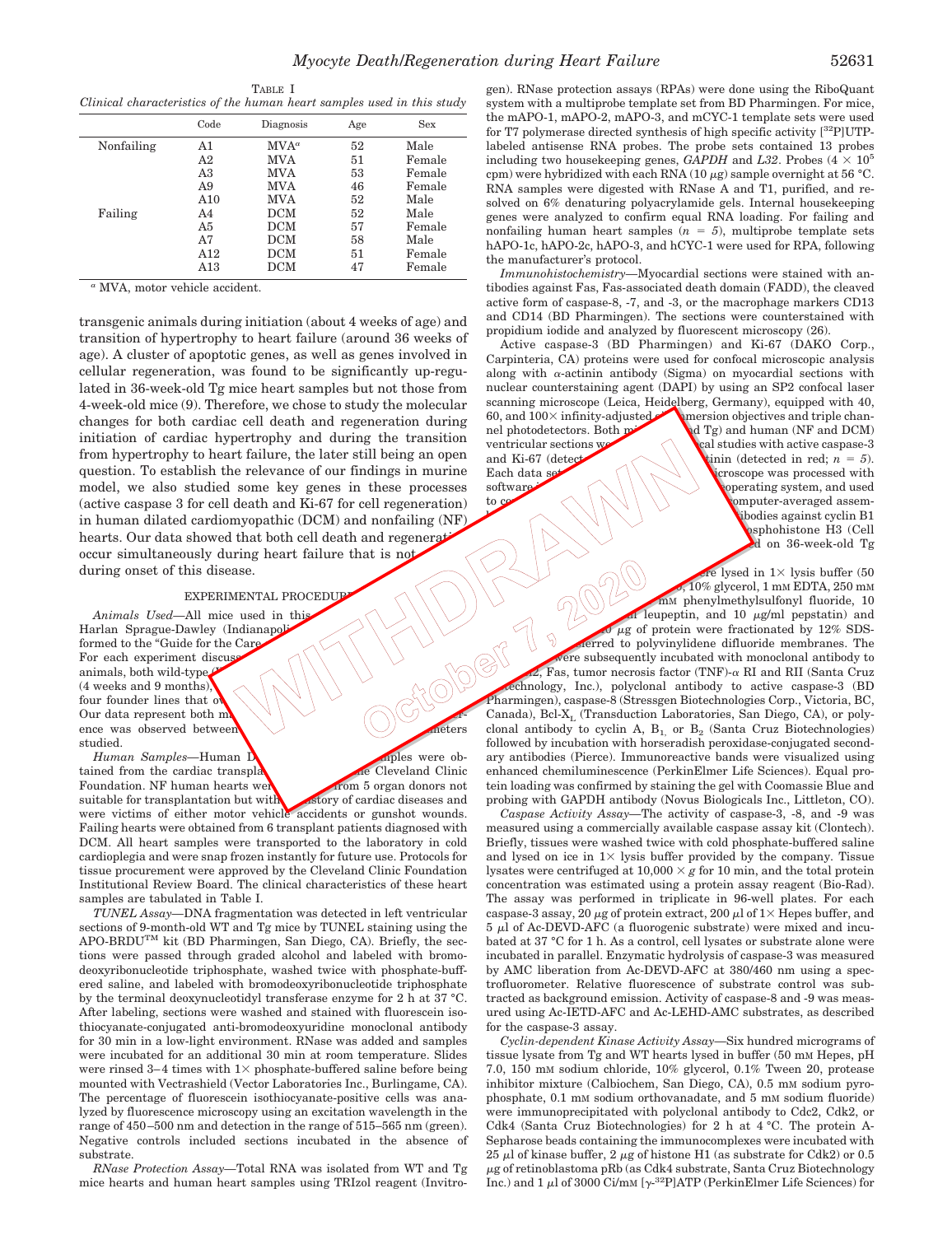А

**WT** 

30 min at 30 °C. The samples were subjected to 10% SDS-PAGE, and the gel was exposed to autoradiographic film. To assess the background kinase activity, all the samples were immunoprecipitated with preimmune rabbit IgG and were run parallel on the gel. Background kinase activity was subtracted (27).

*Isolation of Cardiac Myocytes from Hearts of WT and Tg Mice Overexpressing Myotrophin—*As described previously (28), hearts were taken out from heparin-injected mice and cannulated via aorta  $(n = 6)$ . Hearts were perfused with perfusion buffer (glucose,  $1$  g;  $\mathrm{NaHCO}_3,$ 0.58 g; and pyruvic acid, 0.27 g, pH 7.3) with  $95\%$   $\mathrm{O}_2$  and  $5\%$   $\mathrm{CO}_2$  on a Langendorff apparatus. After perfusing the heart for 10 min in EGTAsupplemented perfusion buffer, hearts were digested using collagenase  $(2 \text{ mg/ml})$  for  $28 \text{ min}$ , with gradual enhancement of  $\mathrm{CaCl}_2$ . After  $28 \text{ min}$ of digestion with collagenase, the heart was taken out and incubated in a diluted collagenase solution for 10 min in a shaking water bath at 37 °C. The ventricles were separated from the atria, triturated for 30 s, and subsequently filtered through cheesecloth. The filtrate was centrifuged at 400 rpm for 2 min, the supernatant was removed, and the pellet was resuspended in 4% bovine serum albumin solution and observed under a phase-contrast microscope. Preparations with 80– 85% beating rod-shaped cells were used for experimental purposes.

*Isolation of Nuclear Protein from the Isolated Myocytes—*Nuclear protein was prepared using NE-PER nuclear and cytoplasmic extraction reagents (Pierce), using the manufacturer's protocol. Both cytoplasmic and nuclear fractions were collected, the amount of protein was measured using standard techniques, and Western blots were performed as described earlier with primary antibodies. Twenty micrograms of nuclear protein was used to detect proteins using monoclonal antibodies to poly(ADP-ribose) polymerase (PARP) (Biomol, Plymouth Meeting, PA), pCNA (Santa Cruz Biotechnologies), and phosphohistone H3 (Cell Signaling Technology, Beverly, MA). Twenty micrograms of cytoplasmic proteins was used to detect c-*kit* and Sca-1 (R&D Systems Minneapolis, MN) using the respective antibodies. These blots probed with GAPDH antibody as a loading control.

*Statistical Analysis*—Each experiment was repeate times. Results were expressed as mean  $\pm$  S.E. Data two-way analysis of variance, and difference determined by the least-square means cance was evaluated using the analys 0.05 was considered significant.

#### *Detection of Cell*  $WT M$

Cell death (apoptosis) from 4-week-old and 9-month-old Tg micant hypertrophy (heart weight:body  $\sqrt{0.4 \pm 0.4}$  compared with  $4.7 \pm 0.1$  in WT) and alched WT mice by TUNEL staining. In  $9$ -month-old mearts, only  $5-8$  nuclei per 10<sup>5</sup> cells were TUNEL positive (Fig. 1B). Apoptotic nuclei were absent in young (4-week-old) transgenic heart sections. This value was markedly increased in ventricular sections of failing hearts from 9-month-old Tg mice in which TUNELpositive cells appeared to be distributed toward the distal end of the myocardium. The number of TUNEL-positive nuclei varied between  $85$  and  $185$  per  $10^5$  cells among different heart sections from 9-month-old Tg mice  $(n = 12)$ . There were an average of 130 TUNEL-positive nuclei per 10<sup>5</sup> cells (Fig. 1B), resulting in an almost 12-fold increase in the number of apoptotic cells in failing hearts compared with nonfailing hearts of the same age group.

 $\lambda$ 

#### *Comparison of Apoptotic Gene Expression between Initiation and Progression of Disease Process*

*RNA Profiling: by RNase Protection Assay—*RPA studies were performed using RNA from 4-week-old and 9-month-old WT and Tg mouse hearts  $(n = 5)$  with mouse multiprobes mAPO1, mAPO2, and mAPO3 (BD Biosciences Pharmingen; Fig. 2). Several apoptosis-regulating genes were up-regulated in the 9-month-old Tg hearts compared with either the agematched WT or 4-week-old Tg hearts. Transcript levels of genes involved in the death receptor pathway were analyzed using a



Tg

FIG. 1. *A*, phenotype of the heart in 9-month-old Tg mice and agematched WT controls. *Panel 1*, heart size in WT and Tg mice; *panel 2* shows the increased number of nuclei as well as a typical myocyte disarray in the Tg heart section (scale bar = 10  $\mu$ m). *B*, apoptosis was analyzed by TUNEL staining of 4-week and 9-month-old Tg and WT mice ventricular sections, using a standard APO-BRDUTM kit (BD Pharmingen). TUNEL-positive nuclei were observed only in 9-monthold Tg mice but were absent in the age-matched WT mice. The number of TUNEL-positive cells varied between 75 and 185 per 10<sup>5</sup> cells among different heart sections of 9-month-old Tg mice  $(n = 12)$ . TUNELpositive cells were absent in 4-week-old Tg heart samples (scale bar =  $20 \mu m$ ).

mAPO1 probe set (caspase-8, *Fas*, *FADD*, Fas-associated phosphatase, Fas-associated factor, TNF- $\alpha$ -related apoptosis-inducing ligand, *TNF-* $\alpha$  *Rp55*, TNF- $\alpha$  receptor-1-associated death domain protein, *RIP*, *L32*, and glyceraldehyde-3-phosphate dehydrogenase). Four genes were up-regulated in 9-month-old Tg mice compared with the age-matched wild-type controls or 4-week-old Tg mice:  $Fas > 5$ -fold,  $FADD > 4$ -fold, TNF-related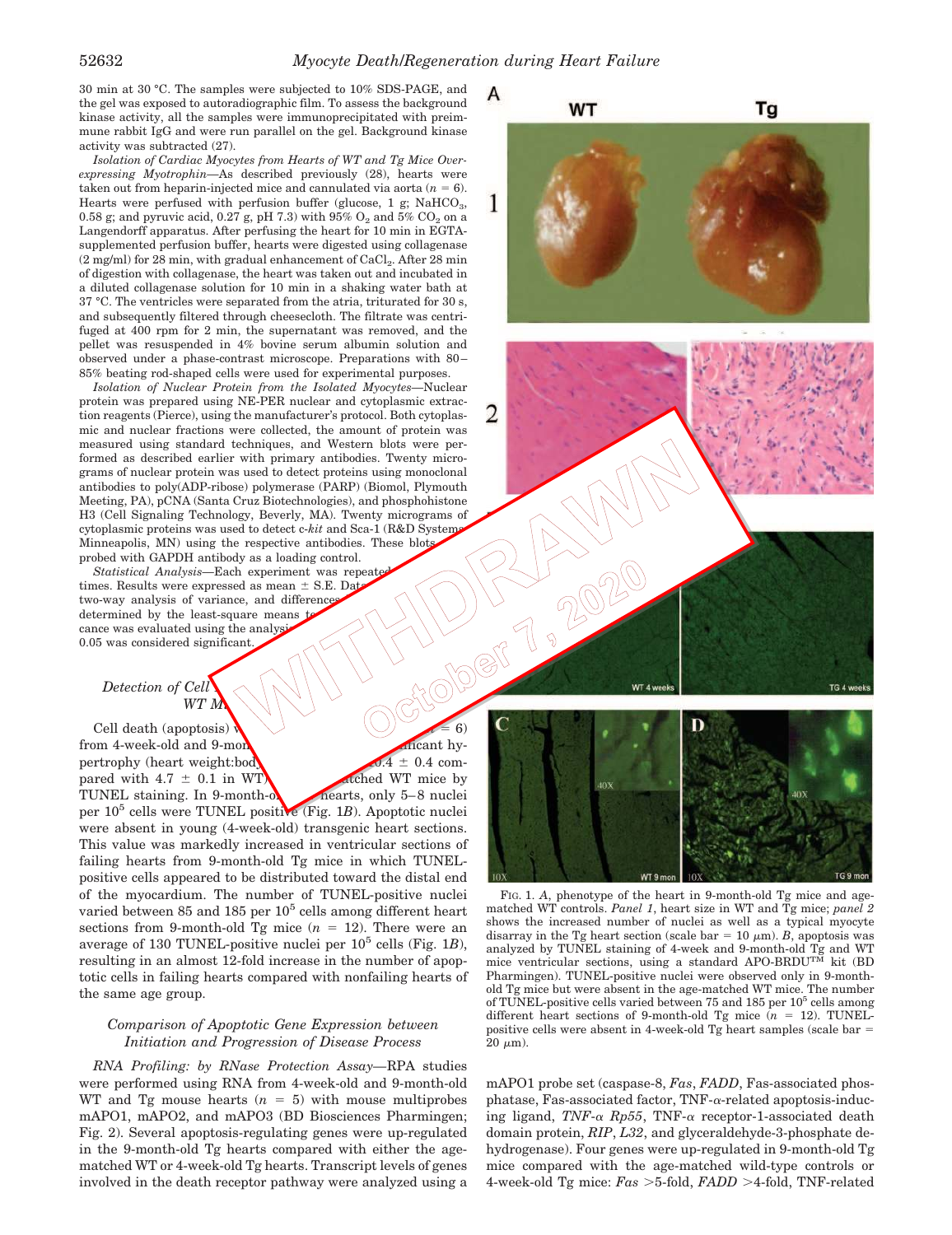

RPA multiprobes mApo1 (*panel A*), mApo2 (*panel B*), and map and map and map and map of 4-week-old and 9-month-old Tg month-old Tg. 9-month-old Tg. 9-month-old Tg mice and age-matched WT controls. *4WT* and *9Tg*, 9-month-old Tg. 4-week-old WT; and *9Tg*, 9-month-old Tg. 4-week-old WT; and *9Tg*, 9-month-old Tg. 4-week-old Tg. 4-week-old Tg. 4-week-old Tg. 4-week-old Maximum up-regulation of caspase-8, Fas, FADD, 4 Tg or the WT controls. The figure is represent

apoptosis-inducing ligand  $>2$ -fold  $>4$ -fold (Fig. 2*A*,  $p < 0.01$ )

Changes in the expr family (mAPO2) were  $Tg$  mice and WT controls. scripts were up-regulated signal significantly  $\bigcirc$  of  $\bigcirc$   $\bigcirc$   $\bigcirc$   $\bigcirc$  (Fig. old Tg mice compared with the WT or  $2B, p < 0.01$ . *Bcl2* transcription of the WT or 4-fold in  $2B, p < 0.01$ ).  $Bcl2$  transcri failing heart samples. No significant was observed in levels of  $Bak$  and  $Bad$  transcription and transilevels of *Bak* and *Bad* transcri tion phases of the disease.

Significant up-regulation of the initiator and effector caspases, namely, caspase-3, -7, -8, and -12, were observed in failing hearts compared with normal or 4-week-old hearts during initiation of hypertrophy (Fig. 2*C*). No significant differences were observed in caspase-6, -2, and -1 transcripts between Tg and WT hearts. On the other hand,  $a > 2$ -fold increase in caspase-X and -11 transcripts was observed in failing hearts only. *L32* and *GAPDH* genes were used as internal loading controls (Fig. 2, *A–C*).

*Changes in Protein Expression: Immunoblot and Immunohistochemistry—*(i) Immunohistological data showed increased expression of Fas and FADD in left ventricle sections of 9-month-old Tg heart compared with 4-week-old Tg mice or age-matched WT  $(n = 5; Fig. 3A)$ . Immunoblot analyses detected a 2.5-fold increase in FAS and TNF- $\alpha$  expression and a 2-fold increase in TNF- $\alpha$  RI in 9-month-old Tg compared with WT mice (Fig. 3*B*). No change was observed during the initiation phase of hypertrophy in 4-week-old Tg mice, compared with age-matched WT for Fas, although a slight induction in TNF- $\alpha$  protein was observed in 4-week-old Tg.

(ii) Bcl2 and Bax proteins were also up-regulated in failing Tg hearts compared with nonfailing hearts (Fig. 3, *C* and *D*). Immunohistological as well as immunoblot data showed a 2.5-

ix protein in failing hearts, whereas Bcl2 was by almost 5-fold in 9-month-old transgenic hearts (*n* compared with either age-matched WT or 4-week-old mice. Induced expression of Bax protein was observed by Western blot analysis during the initiation phase of hypertrophy (4-week-old Tg compared with age-matched WT), although induced Bax protein was not observed in these hearts by immunohistological staining.

> (iii) Fig. 4*A* shows immunohistochemistry using antibodies against active fragments of caspase-3,  $-7$ , and  $-8$   $(n = 5)$ . Data showed no difference in expression levels of the caspases between 4-week-old WT and Tg. However, a significant increase in expression of active caspases was observed in 9-month-old Tg mice hearts compared with either age-matched WT or 4-week-old Tg mice. Cleavage of caspase-3 and -8 was further confirmed by immunoblot analyses. Active fragments (p17 and p32) were detected in the failing hearts (9-month-old Tg) only but not in nonfailing hearts from WT or 4-week-old Tg mice (Fig. 4*B*).

> (iv) Induction of infiltrating macrophages, CD13 and CD14, was detected by immunohistological staining in failing heart sections only (9-month-old Tg; Fig.  $4C$ ,  $n = 5$ ). Infiltration of macrophages was not detected in any of the nonfailing heart samples (9-month-old WT or 4-week-old Tg). High numbers of infiltrating macrophages in failing hearts may be involved in phagocytosis of dead cells in the tissue.

> *Biochemical Analysis of Activity of Caspases in Cellular Extracts of Tg and WT Hearts—*Because immunoblot analyses confirmed the presence of active caspases in the Tg hearts, caspase activity was measured in hearts from both Tg and WT mice using specific fluorogenic substrates (ApoAlert; Clontech, Palo Alto, CA) for caspase-3, -8, and -9. No difference was observed in caspase-3 activity levels between heart samples of 4-week-old WT and Tg mice. A slight but nonsignificant in-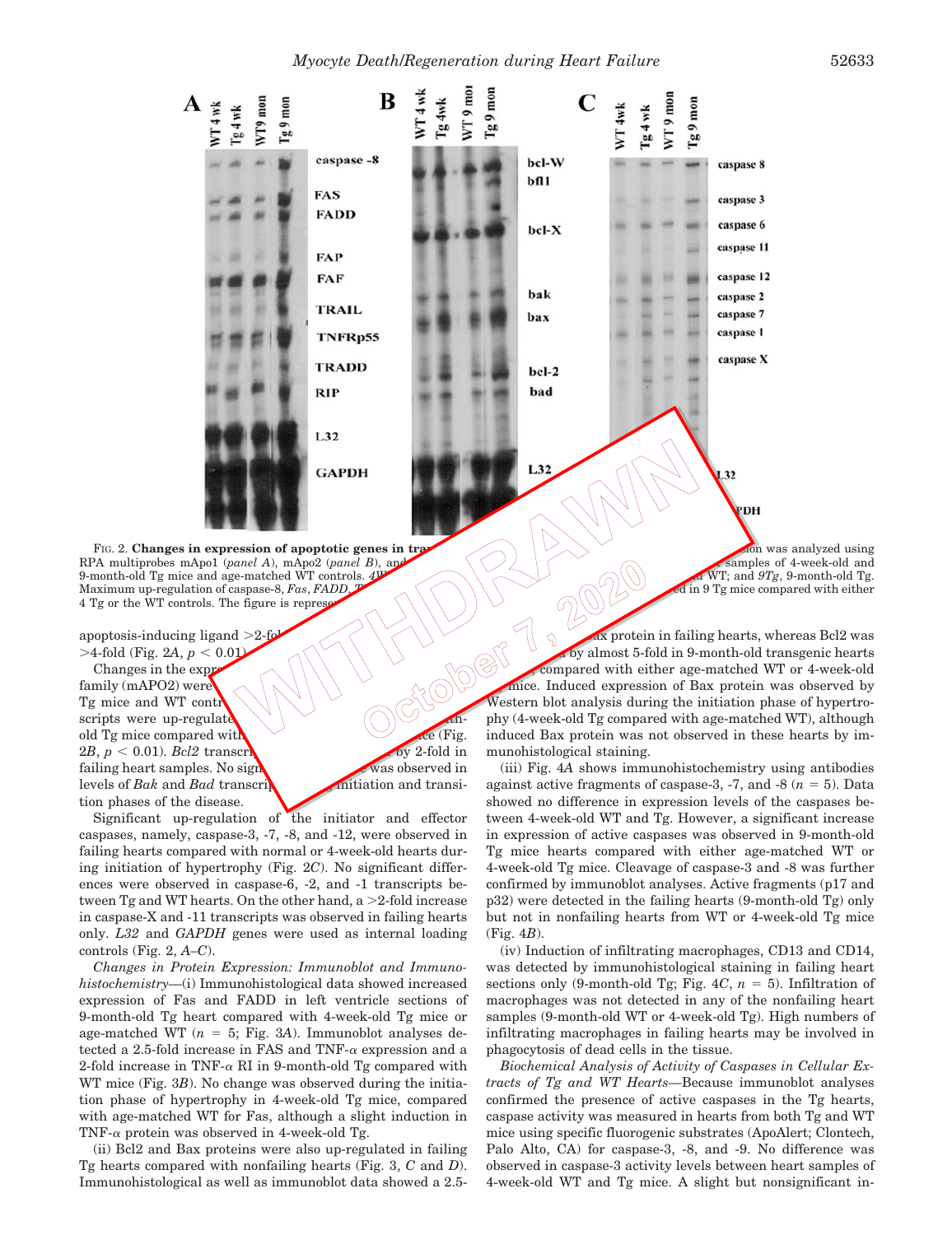



crease in caspase activity was also detected in 4-week-old Tg hearts compared with age-matched wild-type hearts, especially for caspase-8 and -9. Activity of the executor caspase, caspase-3 was increased 92.5% in hearts from 9-month-old Tg mice, whereas the activities of the initiator caspases, caspase-8 and -9, were increased by 59 and 79%, respectively, compared with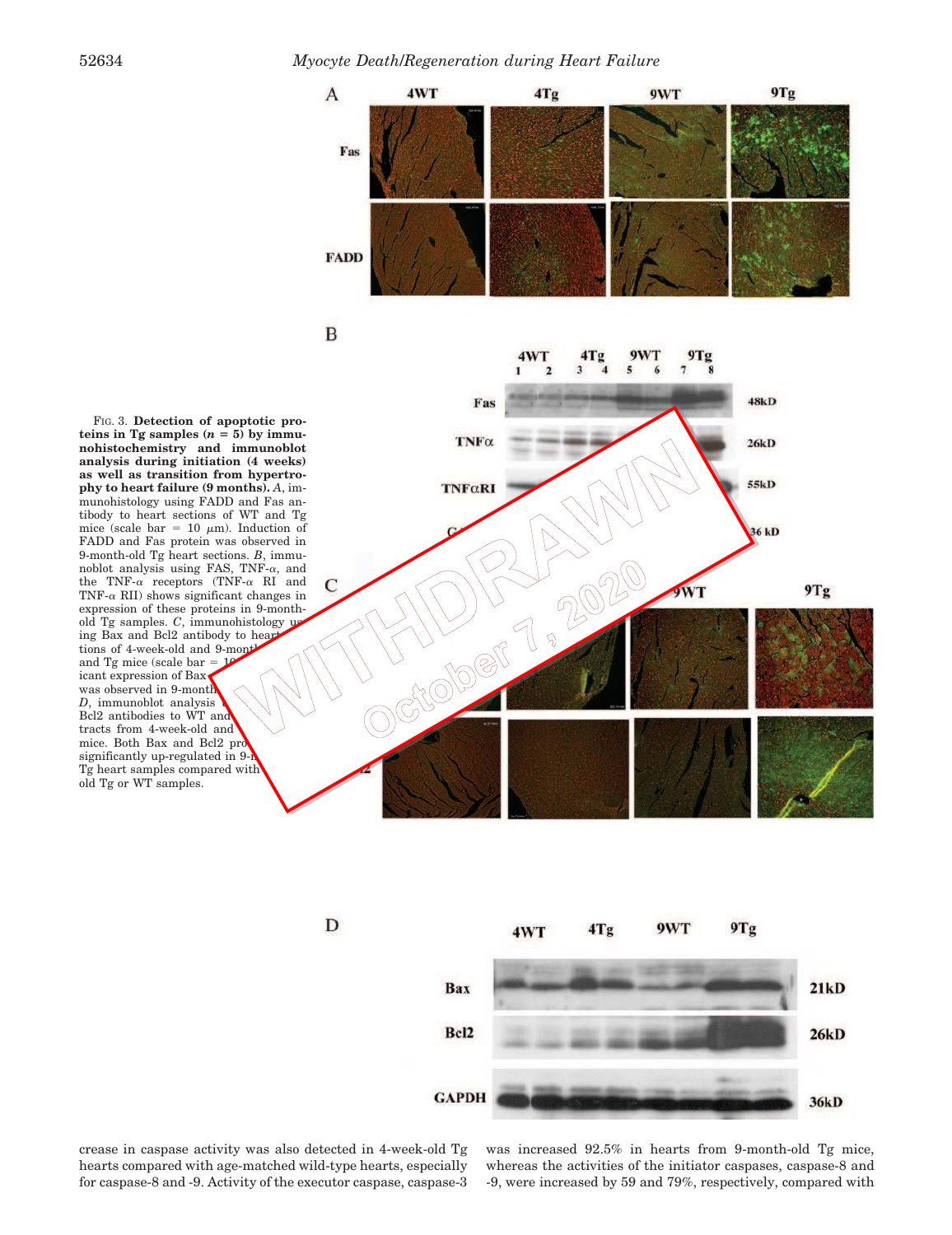FIG. 4. **Comparative analysis of expression of several upstream and downstream caspase proteins in 4-week-old and 9-month-old Tg mice** hearts  $(n = 5)$  compared with age**matched WT by immunohistochemistry and immunoblot analyses.** *A*, immunohistology using caspase-3, -7, and -8 antibodies to heart sections from WT and Tg mice (scale bar =  $10 \mu$ m). Significant induction for these caspases was observed in 9-month-old Tg heart samples compared with the age-matched WT or 4-week-old Tg ones. The antibodies used to detect caspases were generated against their active fragments. *B*, immunoblot analysis using antibodies against caspase-3 and -8 in failing and nonfailing heart samples. Cleaved active fragments of both caspase 8 (44 kDa) and -3 (17 kDa) were observed only in 9-month-old Tg mice during transition from hypertrophy to heart failure. The active fragments were absent in either 4-week-old Tg or the WT samples. The blot represents results of five independent experiments. *C*, immunodetection of infiltrating macrophages in tissue samples of WT and Tg heart sections of 4-week-old and 9-monthold mice (scale bar =  $10 \mu m$ ). An increase in the concentration of infiltrating macrophages was observed in failing heart samples using antibodies specific for CD13 and CD14 marker proteins. Infiltration macrophages in 9-month-old Tg su the possibility of increased ph of dead cells in the tissue d sition of hypertrophy CD13 and CD14 market undetected in age-matched tions as well as 4-week-old



age-matched WT samples or 4-week-old Tg mice hearts  $(n = 5;$  $p < 0.01$ ; Fig. 5).

## *Consequence of Long-standing Hypertrophy on the Cell Cycle Regulator Genes in Mice*

Despite significant cell death in Tg mice hearts, the heart weight: body weight ratio was  $>12$ , implicating either increased cell division (mitosis), cell enlargement, or both. To analyze how the transition from hypertrophy to heart failure in 9-month-old Tg hearts affects the expression of cell cycle regulatory genes, both RPA and immunoblot analyses were performed.

*RPA Analysis Using Cyclin Multiprobes—*RPA studies using the mouse mCdk3b multiprobe of cell cycle regulatory genes showed significant up-regulation of different cyclin transcripts in the hearts of Tg mice. Maximum induction was observed for *cyclin B1* and *B2* transcripts  $(\sim 4$ -fold) in failing heart. The *cyclin D* family (*D1*, *D2*, and *D3*) was up-regulated by 2-fold, *cyclin A2* by 3-fold, and *cyclin C* by 1.2-fold in hearts of 9-month-old Tg mice, compared with 9-month-old WT  $(n = 5;$ 

Fig. 6*A*). Some of the cyclin genes (*cyclin C*, *D2*, and *D3*) were induced in the 4-week-old Tg heart samples (although to a much lesser degree than 9-month-old Tg) when compared with age-matched WT samples.

*Immunoblot Analyses—*Changes in the cell cycle regulator genes (*cyclin A*, *B1*, *D1*, and *D3*) between WT and Tg heart samples were further confirmed at the protein level. Western blot analysis showed maximum up-regulation of *cyclin A* as  $>$ 4-fold, *cyclin B1* as  $>$ 3-fold, *cyclin D1* as  $>$ 5-fold, and *cyclin* D3 as  $\geq$ 2-fold (*n* = 5; Fig. 6*B*) in 9-month-old Tg animals compared with age-matched WT or 4-week-old Tg hearts. Some induction (although nonsignficant) in the protein level of these cyclins was also observed in Tg mice at as early as 4 weeks, during initiation of hypertrophy, when compared with their age-matched WT.

*Changes in Cyclin-dependent Kinases—*Cdks regulate the action of the cyclin genes. Cdk-1 (Cdc2), Cdk-2, and Cdk-4 bind to *cyclin A*, *B*, and *D*, respectively. Once it was determined that cyclin genes were up-regulated in hypertrophic heart, immunoblot analyses were done to analyze the protein expression of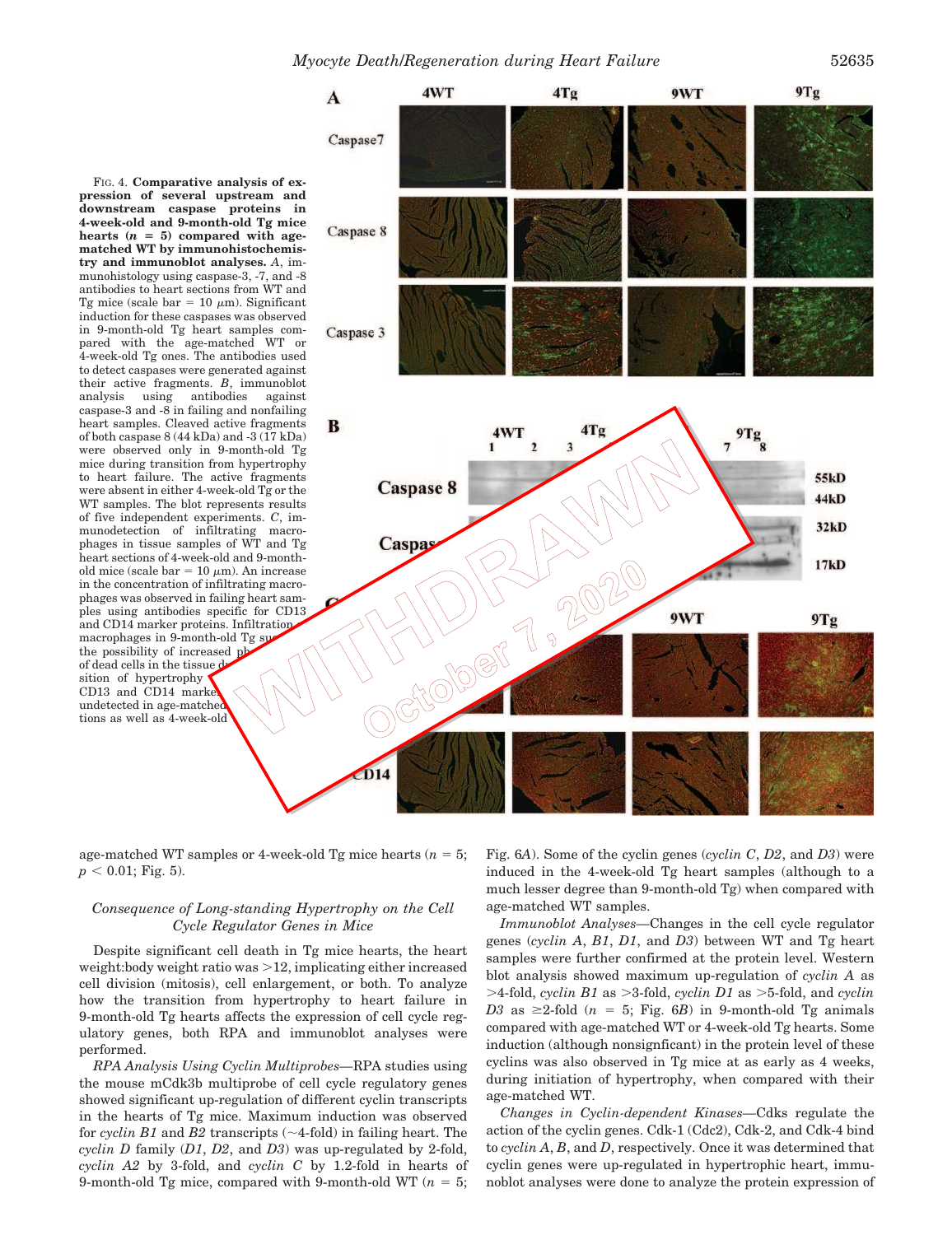

 5, *p* 0.01). No change in anel A–D). No Ki-67-positive myocytes were documented in myocardial sections of age-matched WT or in week-old Tg mice. The nuclei in these sections were counterstained with DAPI (*blue*). Ki-67 immunostaining (*green*) was observed in nuclei of some myocytes, whereas the cytoplasm was labeled with  $\alpha$ -actinin (*red*) antibody. The Ki-67positive nuclei in myocytes were few in the failing heart sections (the number of Ki-67-positive myocytes in 9-month-old Tg hearts was  $23 \pm 0.89$  in  $2253 \pm 53.3$  myocytes examined,  $n = 5$ ;  $p < 0.01$ ).

> Significant induction of several other cell cycle marker proteins by Western blot was observed in isolated cardiac myocytes from 9-month-old Tg mice compared with either agematched WT or 4-week-old Tg or WT mice (Fig. 8*B*). Proliferation of cell nuclear antigen (*pCNA*, *panel 1*) and phosphohistone H1 (Ser-10) protein (*panel 2*) showed maximum induction in myocytes during heart failure (9-month-old Tg) compared with either age-matched WT mice or during the initiation phase of hypertrophy ( $\geq$ 5-fold, *n* = 5, *p* < 0.01). An almost 2-fold induction for c-*kit* (*panel 3*) and Sca-1 (*panel 4*) proteins was also observed in 9-month-old Tg myocytes compared with myocytes isolated from nonfailing heart samples (Fig. 8*B*). Furthermore, we colocalized overexpression of cyclin B1 protein and phosphohistone H3 in the myocardial sections from 9-month-old Tg mice. We also confirmed the presence of these cell cycle marker proteins in myocytes that stained positive with  $\alpha$ -actinin, as shown in Fig. 8*C*. Induction of these proteins in 9-month-old Tg myocytes clearly indicates that the myocytes are beginning to undergo or actually undergoing cell division during the transition of hypertrophy to heart failure, a state that is not documented during onset of hypertrophy or during progression of this disease process.

FIG. 5. **Increase in caspase activity correlates with considerable cell death in Tg mice.** Activity of the cysteine proteases (caspase-3, -8, and -9) was measured using the ApoAlert kit (Clontech). A significant increase  $(n = 5; p <$ 0.01) in the activity of caspase-3, -8, and -9 (92, 59, and 79%, respectively) was observed in failing hypertrophic hearts compared with the age-matched WT controls. A nonsignificant increase in activity of caspase-8 and -9 (15%) was also detected in Tg animals as early as 4 weeks of age compared with 4-week-old WT.

different Cdks. However, only Cdk-1 (not Cdk-2 and a significant change in protein expression levels Tg animals, compared with either age-mate old Tg (Fig. 6*C*).

However, because kinase activity<br>
cle, *in vitro* kinase assays<br>
kinase activity during sexted<br>
ganificantly elevated  $\left(\begin{array}{c} \setminus \setminus \setminus \setminus \setminus \end{array}\right)$ cycle, *in vitro* kinase assays in kinase activity during heart failure. The ki significantly elevated ing animals. Maximum served for Cdk-2 (about  $\bf{A}$   $\qquad \qquad$   $\qquad$   $\qquad$   $\qquad$   $\qquad$   $\qquad$   $\qquad$   $\qquad$   $\qquad$   $\qquad$   $\qquad$   $\qquad$   $\qquad$   $\qquad$   $\qquad$   $\qquad$   $\qquad$   $\qquad$   $\qquad$   $\qquad$   $\qquad$   $\qquad$   $\qquad$   $\qquad$   $\qquad$   $\qquad$   $\qquad$   $\qquad$   $\qquad$   $\qquad$   $\qquad$  ity was documented for  $\bullet$ 9-month-old Tg mice (Fig. 6<sup>1</sup>) kinase activity was document  $\mathbb{R}$ -old Tg and agematched WT.

*Cell Death and Regeneration Occurs in Myocytes of Failing Murine Hearts*

Because we had already shown that apoptosis and cellular regeneration occur during the transition of hypertrophy to heart failure, our next goal was to confirm whether cell death and regeneration occurs in cardiac myocytes in the failing heart. As shown in Fig. 7*A* many myocytes in 9-month-old Tg heart sections detected by  $\alpha$ -actinin (*red*) were also positive for active caspase-3 protein (*green*; *panel b*). WT sections (*panel a*) did not show the presence of active caspase 3 proteins in myocytes stained with  $\alpha$ -actinin. The subcellular localization of active caspase-3 and  $\alpha$ -actinin varied between each other, whereas both of them are present in the cytoplasm of the myocytes. Analysis of confocal microscopic studies involved myocardial sections from five different WT and Tg mice.

Nuclear protein isolated from myocytes of WT and Tg mice hearts during initiation of hypertrophy as well as transition from hypertrophy to heart failure (4-week-old and 9-month-old mice) showed intact PARP protein (116 kDa) in protein samples of both 4-week-old WT and Tg as well as 9-month-old WT myocytes. Cleavage of the PARP protein (89 kDa) was observed in 9-month-old Tg myocytes  $(n = 5; Fig. 7B)$ . The induced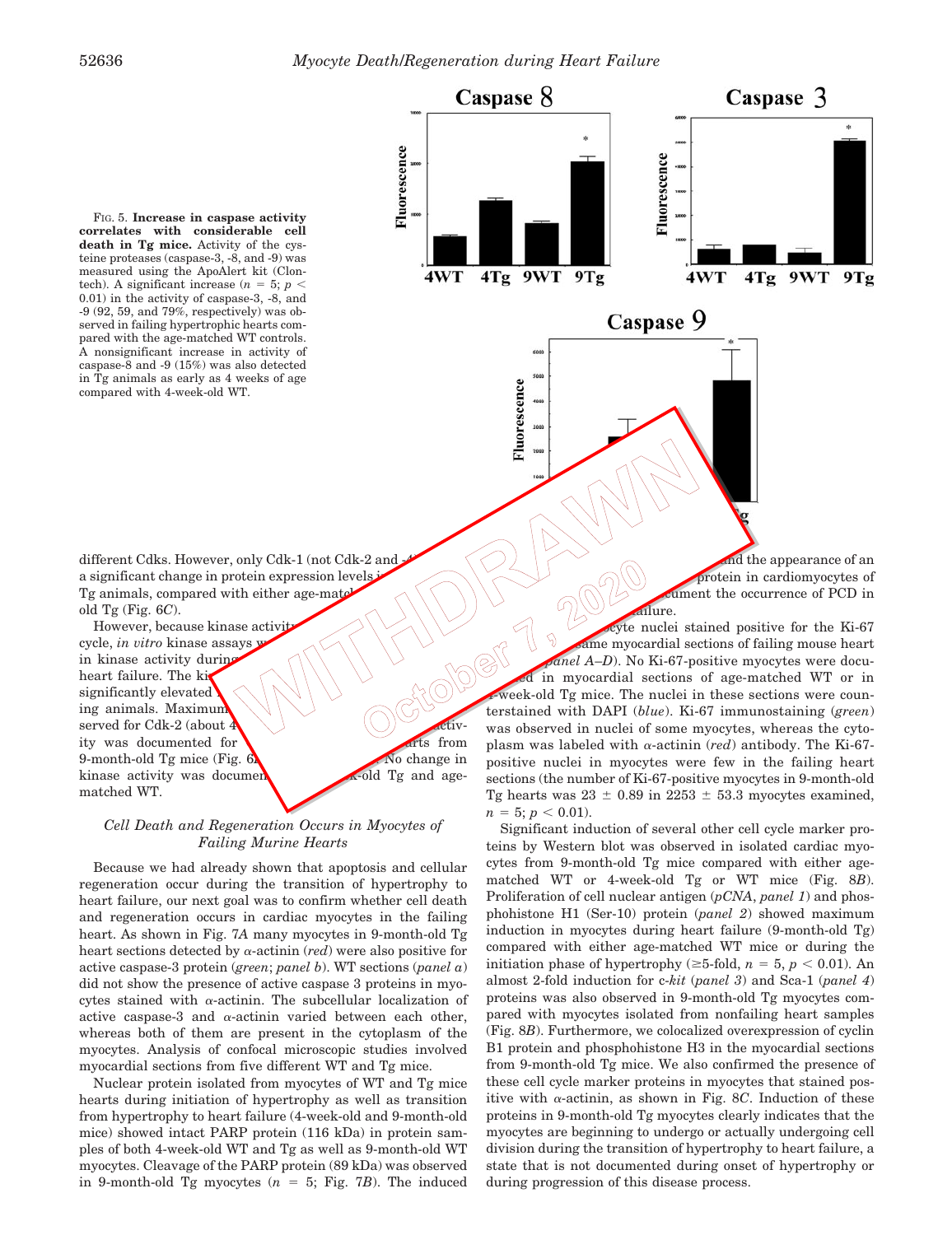А



## *Changes in Apoptotic and Cell Cycle Regulator Genes in DCM Human Hearts*

*RPA Analysis—*Several apoptotic genes both upstream and downstream and cell cycle regulator genes (similar to the murine heart failure model) were found to be up-regulated in DCM hearts compared with NF samples  $(n = 5)$ . Among the apoptotic genes, *FAS*, *TRAIL*, several death receptors (*DR3* and *DR4*), *BCL-X*, *BAX*, and *BCL2* were significantly upregulated in DCM hearts compared with nonfailing samples (Fig.  $9A, p \le 0.05$ ). Among several caspase transcripts, caspase 3 and caspase 9 were maximally up-regulated in failing hearts similar to what was observed in the myotrophin-overexpressed Tg mouse model. Cell cycle regulator genes like *cyclin A*, *cyclin C*, and *cyclin D* were also turned on in DCM hearts (Fig. 9A,  $p < 0.01$ ).

*Immunohistology and Confocal Microscopy—*To confirm our observation that apoptosis and cell regeneration occurs simultaneously in cardiomyocytes during heart failure in the Tg mice model, confocal microscopy studies were performed with active caspase 3 (marker for apoptosis) and Ki-67 (marker for cell regeneration) on sections of DCM and nonfailing heart samples  $(n = 5)$ .  $\alpha$ -Actinin antibody was used to identify cardiomyocytes

in these heart sections. Our results clearly show that active caspase 3 protein was found to be significantly up-regulated in failing cardiomyocytes (positive for  $\alpha$ -actinin) of DCM heart sections compared with nonfailing sections. 1.2% of Ki-67 positive cardiomyocyte nuclei were also observed in DCM heart sections, whereas no Ki-67 positive myocytes was found in nonfailing sections (Fig. 9*B*). Induced active caspase 3 and presence of Ki-67 positive nuclei in myocytes of DCM hearts corroborates our claim that apoptosis and cell regeneration occur simultaneously during heart failure only, as seen in the myotrophin overexpressed Tg mouse model that closely mimics human heart failure.

#### DISCUSSION

In this study, we have demonstrated a prevalence of DNA damage in hearts from 9-month-old Tg mice during the transition from long standing hypertrophy to heart failure, compared with the initiation phase, despite the presence of significant hypertrophy. We have also shown the induction of the cell regenerative machinery, especially in cardiac myocytes of the failing hearts. Importantly, human DCM heart samples also show similar changes in several genes for apoptosis and cell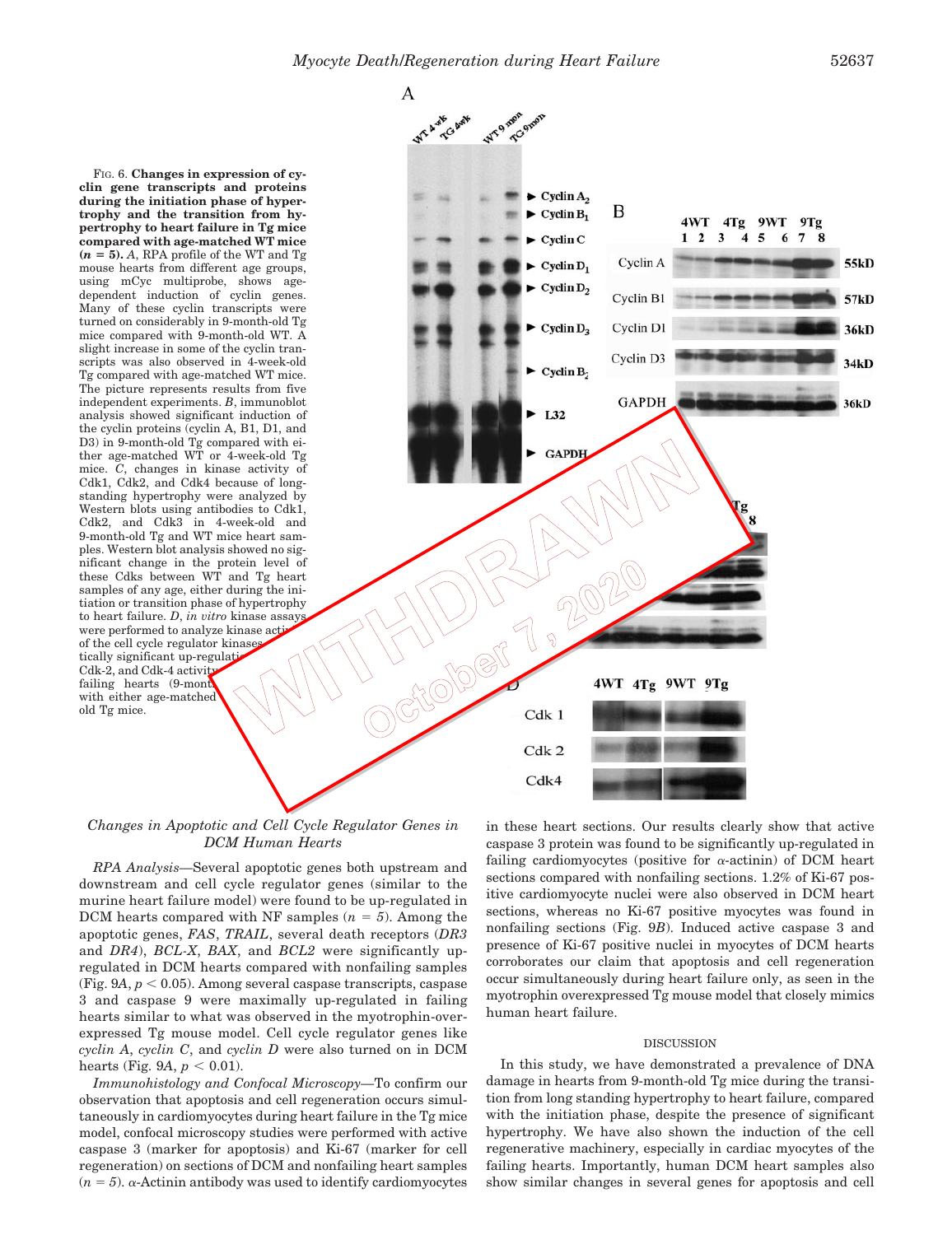FIG. 7. *A*, confocal microscopic analysis of 9-month-old WT and Tg mice heart shows the presence of active caspase-3 (*green*) and  $\alpha$ -actinin (*red*) immunoreactivity in Tg heart sections (scale bar = 20 μm). Panel a, 9-month-old WT heart sections showed little or no caspase-3 immunoreactivity, but were stained positive for -actinin antibody (*red*). *Panel b*, agematched Tg sections show the presence of active caspase 3 protein in cells positive for  $\alpha$ -actinin (*red*). The nuclei are stained with DAPI (*blue*). *B*, Western blot analysis using anti-PARP antibody to the nuclear protein isolated from myocytes from WT and Tg mice hearts. Myocytes were isolated from 4-week-old and 9-month-old WT and Tg mice hearts  $(n = 5)$ . Nuclear protein, from these cells was isolated as described earlier. The blot shows a cleaved PARP fragment of 89 kDa, in the 9-month-old Tg heart samples only during the transition from hypertrophy to heart failure. The cleaved product was absent in all nonfailing myocytes. The blot represents results of five independent experiments.



regeneration, compared with NF heart<br>mouse model (which specifically over<br>the heart, develops hypertroph<br>and gradually progresses<br>age) convincingly suggestion and the Tailure. In this representation<br>muclei were mouse model (which specifically over the heart, develops hypertrophy and gradually progresses age) convincingly suggest place simultaneously heart failure. In this  $\frac{1}{L}$ nuclei were mostly localiz left ventricle. In addition,  $\sqrt{\frac{2}{\pi}}$  concentrated in areas where interstitution of the prevalent. In left ventricular hypertrophy,  $\sim$  confined within the free walls of the left ventricle, and only a few TUNELpositive nuclei were observed in the septal region. Our data share similarities with data from the pathological analysis conducted on spontaneously hypertensive rats, in which left ventricular dysfunction was accompanied by increased cardiac apoptosis that was more frequent in free walls than in the septal region of the left ventricle (10). The number of apoptotic cells reported by these investigators and others (11) was similar to our findings.

Because it is difficult to discriminate between the individual contributions of apoptosis and necrosis during transition from hypertrophy to heart failure, quantification of the expression of different genes involved in the apoptotic pathway provides a good index of the probability that a cell will undergo apoptosis. We observed changes in some of the key apoptotic genes at the level of transcription and translation during the transition to heart failure. This result not only confirms our claim that PCD is active in this end stage of the disease process, but also implicates the probable death signal pathway in failing hearts.

Our data show that PCD or apoptosis proceeds through the classical pathway involving the upstream activators  $TNF-\alpha$  or *Fas*. Significant up-regulation of adaptor molecules such as *Fas* or  $TNF-\alpha$  was observed in the failing heart samples compared with the WT samples. The receptor molecules and the corresponding death domains were also induced, as well as the failure in this Tg mouse model, we could not determine exactly when this process is initiated in a hypertrophic heart. Our studies point toward the fact that PCD does not begin with the onset of hypertrophy but rather is more predominant as the hypertrophic heart progresses toward failure. It was also shown, by confocal microscopy, that active caspase-3 was present in the cytoplasm of myocytes of failing hearts (Fig. 7*A*). A cleaved product of the PARP protein (89 kDa) was also detected in myocytes of failing heart samples (Fig. 7*B*). The observed increase in caspase-3 activity, a key intermediate in the activation of apoptosis in many cell types (12) (including myocytes) (13), as well as its cleavage in the failing heart, is consistent with the conclusion that apoptosis is prevalent in the remote myocardium, especially in myocytes, during transition from hypertrophy to heart failure.

Apoptosis is initiated by the withdrawal of specific factors, and the addition of other relevant factors may prevent cell death. Certain oncogenes modulate apoptosis; *Bcl2* expression has been reported to inhibit apoptosis (14), whereas p53 (15) and c-*myc* protein (16) may induce its development. We have also observed a significant increase in expression of c-*myc* and p53 protein in the failing heart samples.<sup>2</sup> Some earlier reports have examined changes in the pro-apoptotic gene *Bax* and the anti-apoptotic gene *Bcl2*. In failing human hearts, Olivetti *et al.* (5) showed enhanced expression of *BCL2* in decompensated hearts compared with normal hearts, but the expression of Bax

<sup>2</sup> S. Sarkar, M. Chawla-Sarkar, D. Young, K. Nishiyama, M. E. Rayborn, J. G. Hollyfield, and S. Sen, unpublished data.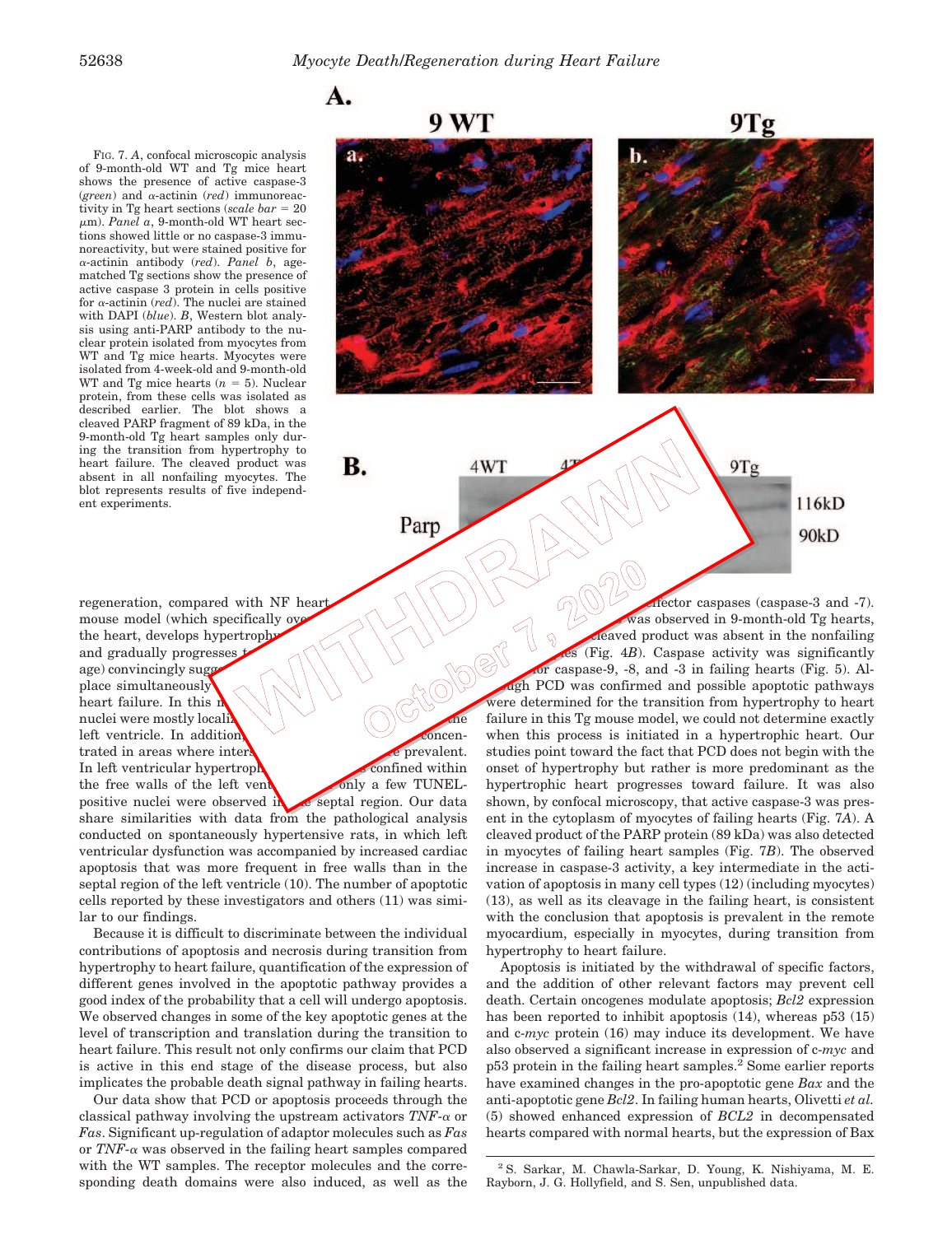

FIG. 8. A, confocal microscopic analysis of transgenic mice heart sections shows triple staining for Ki-67,  $\alpha$ -actinin, and DAPI. Ki-67 positive nuclei were observed in myocytes of 9-month-old Tg mice ventricular sections only. Ki-67 positive nuclei were absent in myocytes from 4-week-old Tg mice during the initiation phase of hypertrophy. *Panel a*, immunohistochemistry for Ki-67 (*green*); *panel b*, double staining for Ki-67 (*green*) and DAPI (*blue*); *panel c*, double staining for  $\alpha$ -actinin (*red*) and Ki-67 (*green*); *panel d*, triple staining for  $\alpha$ -actinin (*red*), Ki-67 (*green*), and DAPI (*blue*). Some of the nuclei, but not all, present in the scanned area were positive for Ki-67-immunoreactivity (0.08%). None of the myocytes in 9-month-old WT heart sections stained positive for the Ki-67 antibody. Magnification is the same among panels of Fig. 8*A* (*scale bar*  $= 30 \mu m$ ). *B*, Western blot analysis of several cell-regeneration marker proteins in myocytes isolated from hearts from 4-week-old and 9-month-old WT and Tg mice (*n* = 5). Nuclear protein from WT and Tg myocytes from different age groups shows significant induction of pCNA (panel 1) phosphohistone H3 (Ser-10) proteins (*panel 2*) in failing hearts of 9-month-old Tg compared with either 4 Tg or 9 WT samples. Induction of phosphohistone H3 in isolated myocytes of failing hearts indirectly confirms that some myocytes are undergoing cell division in failing hearts. Significant induction of c-*kit* (*panel 3*) and Sca-1 (*panel 4*) protein levels detected in the cytoplasmic fraction of myocytes isolated from failing heart samples compared with 9 WT or 4 Tg. GAPDH antibody was used as a loading control. The picture represents results from five independent experiments. *C*, confocal microscopic analysis of 9-month-old transgenic mice heart sections showing triple staining for cyclin B1 (*red*), phosphohistone H3 (*green*), and DAPI (*blue*). Cells overexpressing cyclin B1 also found positive for phosphohistone H3. Phosphohistone H3-positive nuclei were observed in myocytes (actinin positive, shown in inset) of similar sections.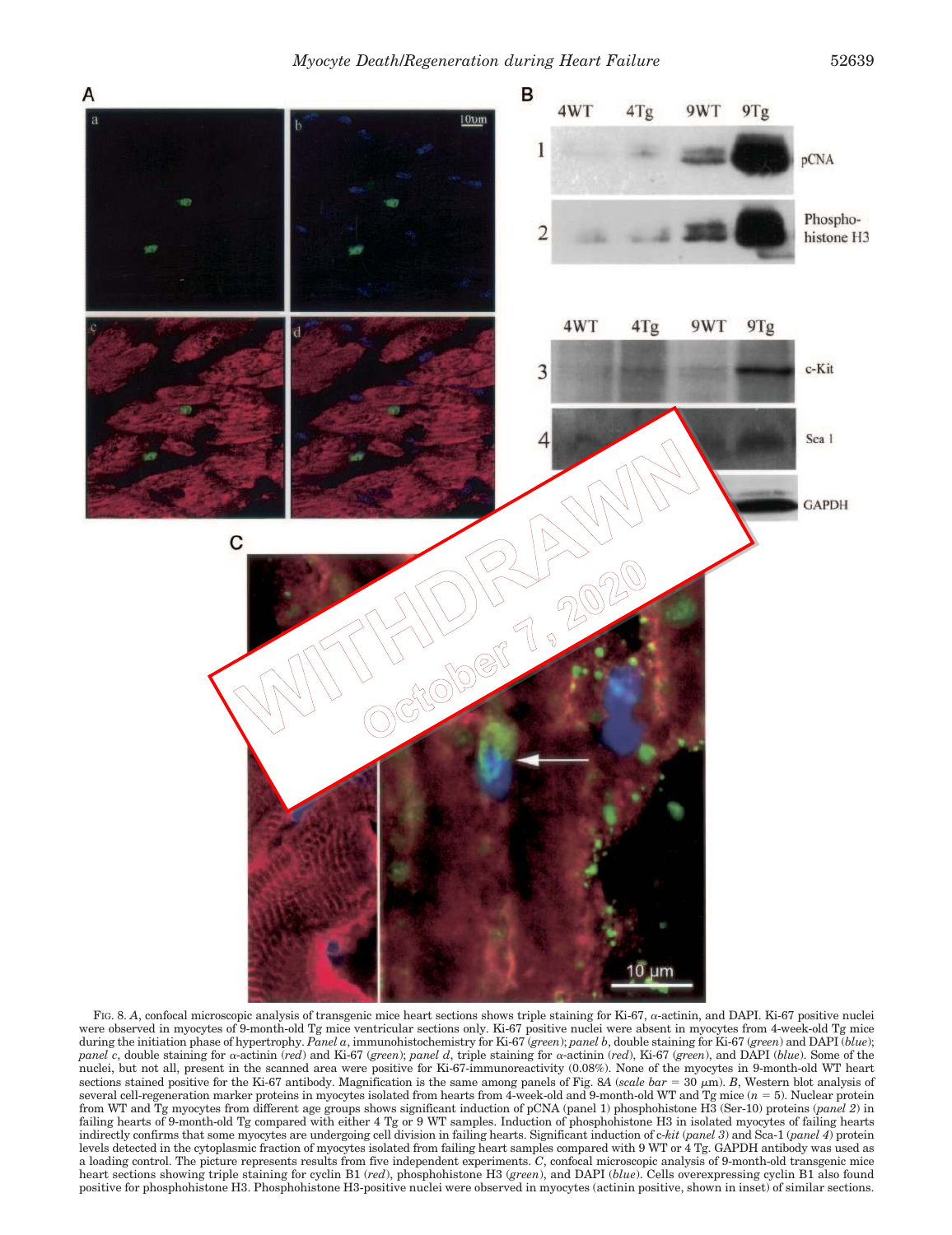

protein was not altered. The enhanced expression of the antiapoptotic gene in failing hearts, as the authors suggested, was because of compensatory activation mechanisms in overloaded myocardium attempting to maintain cell survival. Ikeda *et al.* (17) reported no change in the expression of either Bax or Bcl2 proteins between the stages of hypertrophy and failure in spontaneously hypertensive rats. Induction of Bax, but not Bcl2, was observed during the transition to left ventricular dysfunction during chronic pressure overload in rats (11). Our study in 9-month-old Tg mice overexpressing myotrophin showed a significant increase in both the pro-apoptotic gene *Bax*, as well as

the anti-apoptotic gene *Bcl2*, at both RNA and protein levels during transition from hypertrophy to heart failure. Levels of Bcl-xl and Bfl-1 transcripts were also elevated in the failing heart (Fig. 2). Considerable increases in Cd13 and Cd14 macrophages were also observed in failing hearts, suggesting that the dying cells are ingested by infiltrating macrophages in the failing myocardium (Fig. 4*C*).

Like apoptosis, cell division is a fundamental and ubiquitous process in multicellular organisms. The molecules that regulate cell cycle progression, cyclins and Cdks (18, 19), are well characterized. The kinase activity of Cdks is dependent on the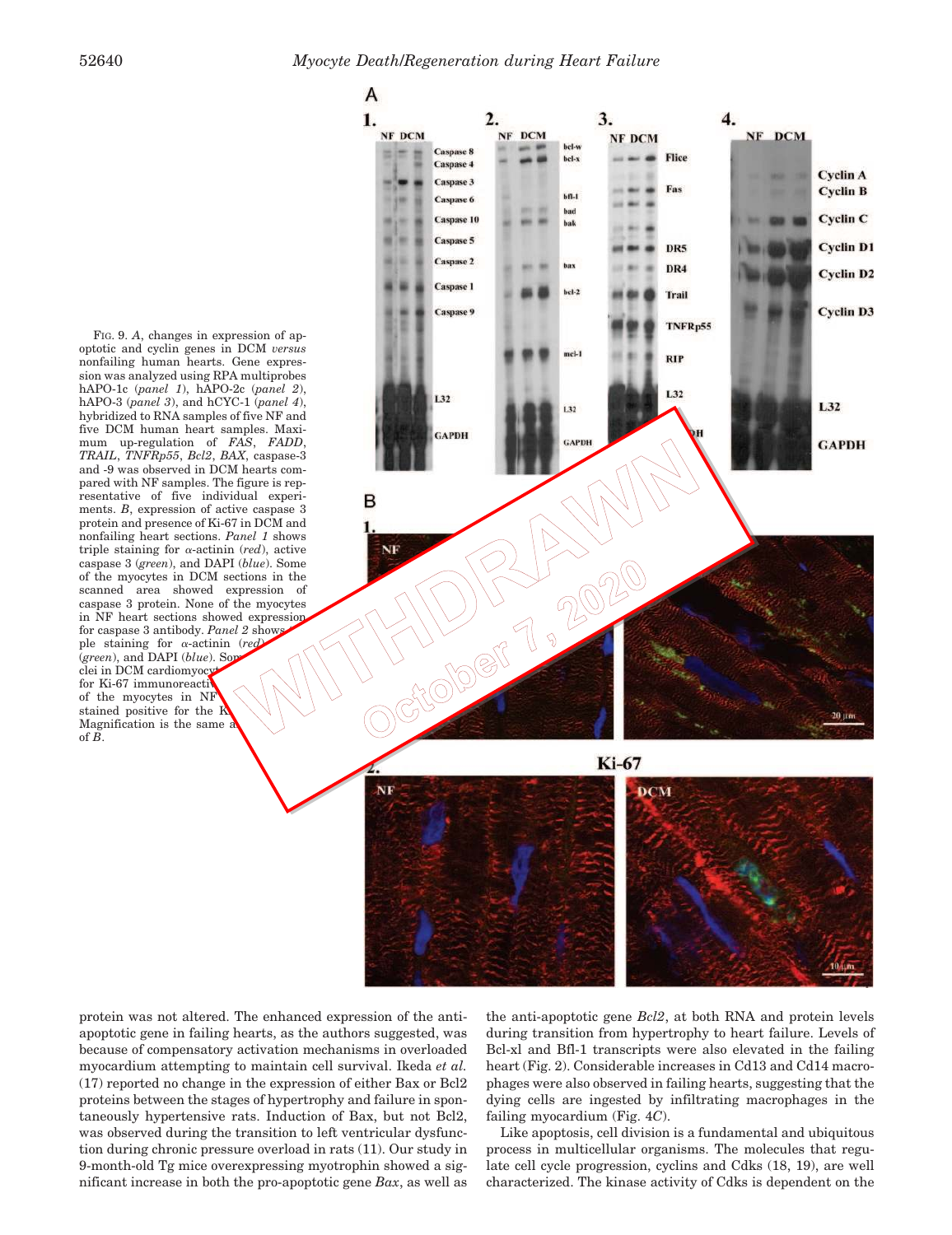presence of activating subunits, the cyclins. Evidence exists to suggest that apoptosis and the cell cycle may be interconnected (20). For example, expression of the proto-oncogene c-*myc* stimulates cell proliferation and can also predispose cells to apoptosis when growth factors are limiting (16). Recent work now indicates that the apoptotic regulatory proteins themselves can directly impinge on the cell cycle machinery (21, 22). Thus as a cell progresses through the cell cycle, it must determine whether to complete cell division, arrest growth to repair cellular damage, or undergo apoptosis if the damage is too severe or if the cell is incapable of repairing the DNA. Our data show significant up-regulation of different cyclin genes (*A2*, *B1*, *B2*, *D1*, and *D2*) in failing hearts compared with the age-matched WT hearts, at the transcription and translation levels. Some increase in these proteins in 4-week-old Tg mice compared with age-matched WT mice seems logical, given the need for growth during this period. We also observed significant induction of Cdk activity in hearts from 9-month-old Tg mice. Cdk1 and Cdk2 were induced more than 4-fold in failing hearts compared with nonfailing hearts (Fig. 6*D*). So the question remains, why is remodeling needed, especially at the end stage? We postulate that, after longstanding hypertrophy, the myocardial response to compensate for cell loss causes more cardiac cells to reenter the cell cycle. Our results suggest that c-*myc* and cyclins are involved at an important nodal point shared by pathways regulating cellular proliferation and apoptosis. It is possible that protection against cell death by Bcl2 indirectly augments the induction of multiple cyclins and Cdks.

In this study, we have documented significant  $\boldsymbol{\beta}$ several cell cycle regulatory proteins and regula failing hearts. The expression of  $pCNA$ ,  $pr\ddot{\phi}$ nuclear antigen Ki-67, has been demonstrated undergoing severe stress (23).<br>
histone H3 is tightly correlated uning both mitosis and<br>
presence of the Ki-67<br>
hearts (Fig. 8A). Brome out of 3893  $\pm$  499 undergoing severe stress  $(23)$ . Photo histone H3 is tightly correlate during both mitosis and presence of the Ki-67 hearts (Fig. 8A). Brom out of 3893  $\pm$  423 cell myocytes of failing heart  $\bigvee$  phosphohistone H3 (Ser-10), p**C** edetected in much higher amounts  $\bigwedge$  expressed cardiac myocytes of 9-month-old Tg mice, compared with mytes from nonfailing (WT and 4-week-Tg) heart samples (Fig. 8*B*). More importantly, colocalization of overexpressed cyclin and phosphohistone H3 was observed in myocytes from failing myocardial sections of Tg mice (Fig. 8*C*). Significant up-regulation of these cell cycle marker proteins in myocytes of 9-month-old Tg hearts convincingly points toward a regeneration process in failing hearts and specifically provides evidence of proliferation of cardiac myocytes in response to stress. Although one can argue that the up-regulation of cell regeneration markers may be because of nuclear division in myocytes, as myocytes are known to be multinucleated. However, we have always compared our data to age matched WT mice where no evidence of such cell regeneration was observed. Our data thus suggest, for the first time, that both cell death (Fig. 7) and cell regeneration (Fig. 8) occur in the myocytes (although the frequency is small,  $\sim$ 0.08%) during the transition from hypertrophy to heart failure, although the origin of cycling myocytes in heart failure is an interesting and yet unsolved and debatable issue. To validate our data that myocytes do undergo simultaneous apoptosis and cell regeneration during heart failure in Tg mice hearts, we have compared the gene profiles of several apoptotic and cell cycle regulator genes in DCM human hearts, compared with nonfailing ones. The transcript profiles of several apoptotic as well as cell cycle regulator genes have shown similar

changes between DCM hearts and murine heart failure model overexpressing myotrophin. We have also shown up-regulation of active caspase 3 protein and Ki-67 positive nuclei in myocytes of DCM heart samples (Fig. 9*B*). Dividing myocytes may also originate from cardiac stem cells or from migratory stem cells. As reported by Beltrami *et al.* (25) stem cells may regenerate myocytes that have been lost by severe stress, then go into "overdrive" in response to significant myocyte loss. Myocyte proliferation may be a component of the growth reserve of the heart upon demand, and there is evidence that regeneration in myocytes may challenge the dogma that the heart is a post-mitotic organ (6, 23). Furthermore, the ability of the heart to replace damaged myocardium and induce cell division during failure suggests that there is a continuous turnover of cells during the lifespan of the organism. Because the heart ultimately goes to failure, it can be postulated that under severe stress, the cell death process ultimately overtakes the regeneration machinery in the defective myocardium during heart failure. Apoptosis and cell regeneration thus can be because of a combined effect of neurohumoral changes and mechanical factors in addition to increase cardiac mass, which triggers

the heart to go to  $f_a$  werely compromised cardiac function. Studies  $\sim$   $\sqrt{2}$  splore the frequency of cell death in cell  $\left\{\left\langle \right\rangle \right\}$  to myocytes. Because our data show  $\left( \left( \left\langle \right. \right) \right)$  reperation do not occur  $d\nu$   $\langle \setminus | \setminus \setminus \setminus \setminus \setminus \rangle$  phase of the disease), it precise time point at egeneration process phy to heart failure in re model. This information ine the optimal time to start teadly disease.

> We thankfully acknowledge the heart transplant Moravec and Wendy Sweet (Transplant Tissue Core), the human hearts.

### REFERENCES

- 1. Cheng, W., Li, B., Kajstura, J., Li, P., Wolin, M. S., Sonnenblick, E. H., Hintze, T. H., Olivetti, G., and Anversa, P. (1995) *J. Clin. Investig.* **96,** 2247–2259 2. Edwards, D. R. (1994) *Trends Pharmacol. Sci.* **15,** 239–244
- 3. Kajstura, J., Cheng, W., Sarangarajan, R., Li, P., Li, B., Nitahara, J. A., Chapnick, S., Reiss, K., Olivetti, G., and Anversa, P. (1996) *Am. J. Physiol.* **271,** H1215–H1228
- 4. Kajstura, J., Cheng, W., Reiss, K., Clark, W. A., Sonnenblick, E. H., Krajewski, S., Reed, J. C., Olivetti, G., and Anversa, P. (1996) *Lab. Investig.* **74,** 86–107
- 5. Olivetti, G., Abbi, R., Quaini, F., Kajstura, J., Cheng, W., Nitahara, J. A., Quaini, E., Di Loreto, C., Beltrami, C. A., Krajewski, S., Reed, J. C., and Anversa, P. (1997) *N. Engl. J. Med.* **336,** 1131–1141
- 6. Beltrami, A. P., Urbanek, K., Kajstura, J., Yan, S. M., Finato, N., Bussani, R., Nadal-Ginard, B., Silvestri, F., Leri, A., Beltrami, C. A., and Anversa, P. (2001) *N. Engl. J. Med.* **344,** 1750–1757
- 7. Sen, S., Kundu, G., Mekhail, N., Castel, J., Misono, K., and Healy, B. (1990) *J. Biol. Chem.* **265,** 16635–16643
- 8. Mitra, S., Timor, A., Gupta, S., Wang, Q., and Sen, S. (2001) *Cytogenet. Cell Genet.* **93,** 151–152
- 9. Sarkar, S., Leaman, D. W., Gupta, S., Sil, P., Young, D., Morerhead, A., Mukherjee, D., Ratliff, N., Sun, Y, Rayborn, M., Hollyfield, J., and Sen, S. (2004) *J. Biol. Chem.* **279,** 20422–20434
- 10. Li, Z., Bing, O. H., Long, X., Robinson, K. G., and Lakatta, E. G. (1997) *Am. J. Physiol.* **272,** H2313–H2319
- 11. Condorelli, G., Morisco, C., Stassi, G., Notte, A., Farina, F., Sgaramella, G., de Rienzo, A., Roncarati, R., Trimarco, B., and Lembo, G. (1999) *Circulation* **99,** 3071–3078
- 12. Casciola-Rosen, L., Nicholson, D. W., Chong, T., Rowan, K. R., Thornberry, N. A., Miller, D. K., and Rosen, A. (1996) *J. Exp. Med.* **183,** 1957–1964
- 13. Black, S. C., Huang, J. Q., Rezaiefar, P., Radinovic, S., Eberhart, A., Nicholson, D. W., and Rodger, I. W. (1998) *J. Mol. Cell Cardiol.* **30,** 733–742
- 14. Hockenbery, D. M., Oltvai, Z. N., Yin, X. M., Milliman, C. L., and Korsmeyer, S. J. (1993) *Cell* **75,** 241–251
- 15. Yonish-Rouach, E., Resnitzky, D., Lotem, J., Sachs, L., Kimchi, A., and Oren, M. (1991) *Nature* **352,** 345–347
- 16. Evan, G. I., Wyllie, A. H., Gilbert, C. S., Littlewood, T. D., Land, H., Brooks, M., Waters, C. M., Penn, L. Z., and Hancock, D. C. (1992) *Cell* **69,** 119–128 17. Ikeda, S., Hamada, M., and Hiwada, K. (1999) *Clin. Sci.* (*Lond.*) **97,** 239–246
- 18. Norbury, C., and Nurse, P. (1992) *Annu. Rev. Biochem.* **61,** 441–470
- 19. Morgan, D. O. (1995) *Nature* **374,** 131–134
- 20. Meikrantz, W., and Schlegel, R. (1995) *J. Cell. Biochem.* **58,** 160–174
- 21. Brady, H. J., Gil-Gomez, G., Kirberg, J., and Berns, A. J. (1996) *EMBO J.* **15,** 6991–7001